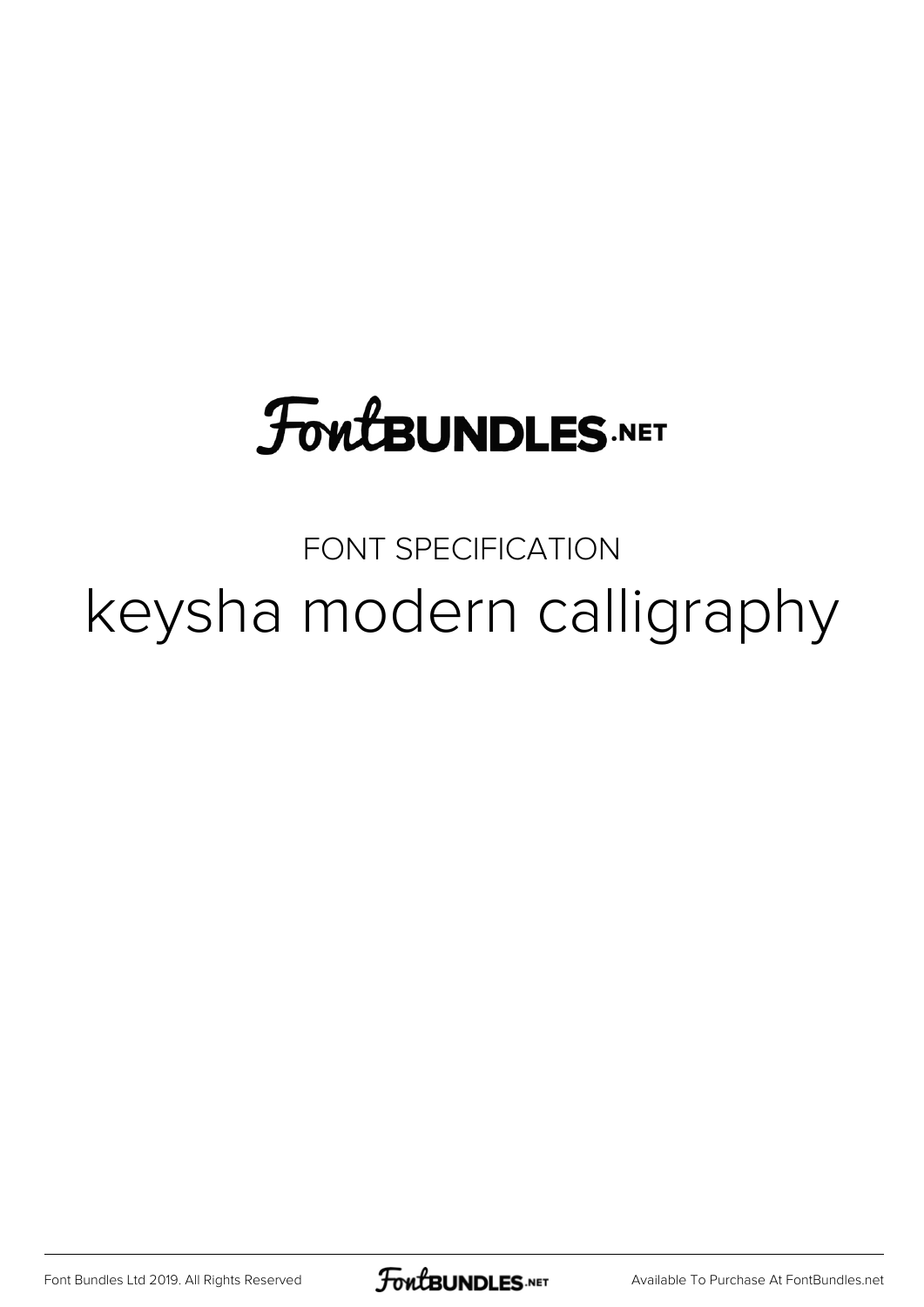## keysha - Regular

**Uppercase Characters** 

ABCDEFGHIJKLMNOPQ  $RSTUUVXY2$ 

Lowercase Characters

 $a\,b\,c\,d\,e\,f\,g\,h\,ij$ klmnopqr $\,$ stuvu  $xyz$ 

**Numbers** 

0123456789

**Punctuation and Symbols** 

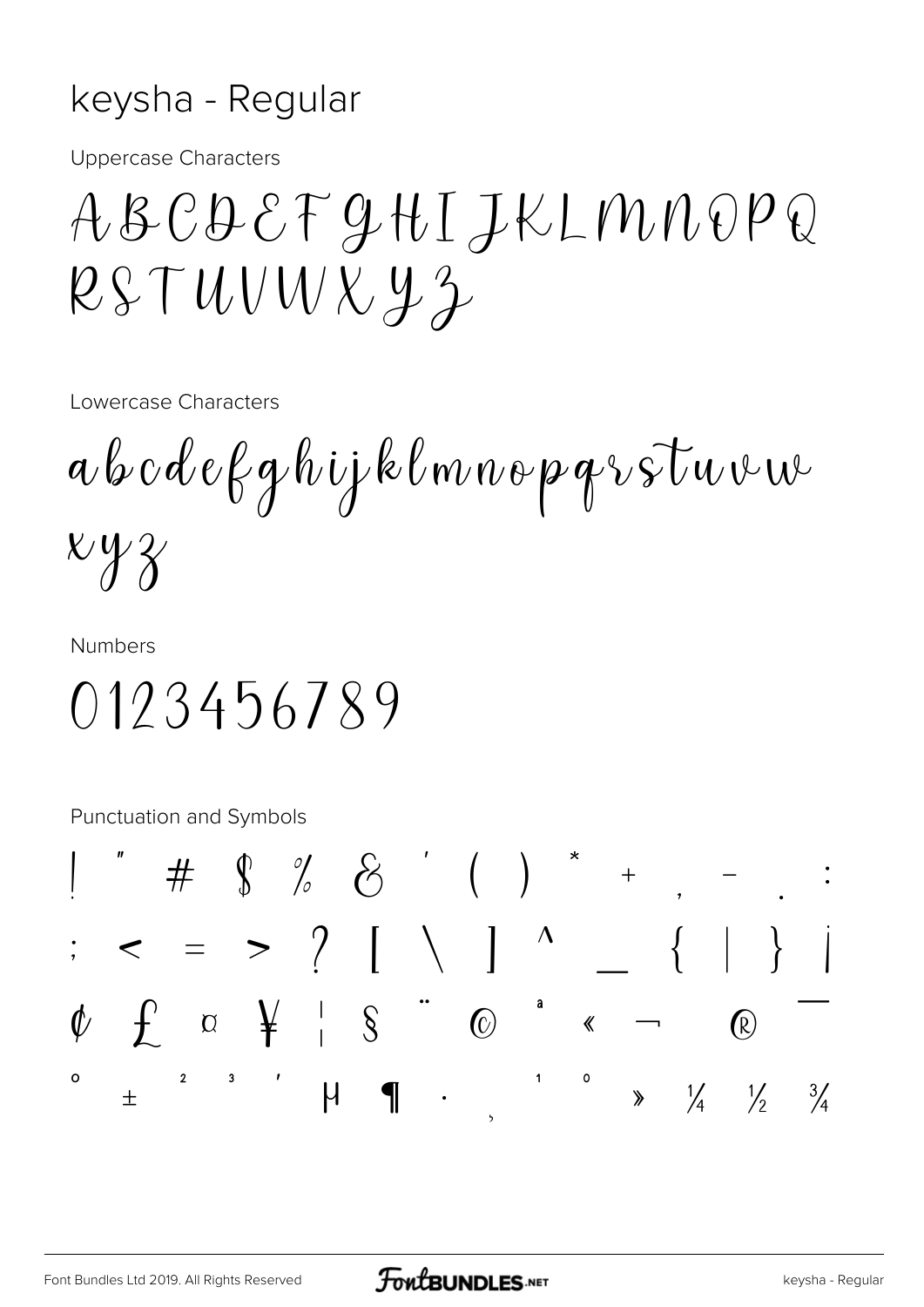All Other Glyphs

 $\flat$ 

*À Á Â Ã Ä Å Æ Ç È É Ê Ë Ì Í Î Ï Ð Ñ Ò Ó Ô Õ Ö × Ø Ù Ú Û Ü Ý Þ ß à á â ã ä å æ ç è é ê ë ì í î ï ð ñ ò ó ô õ*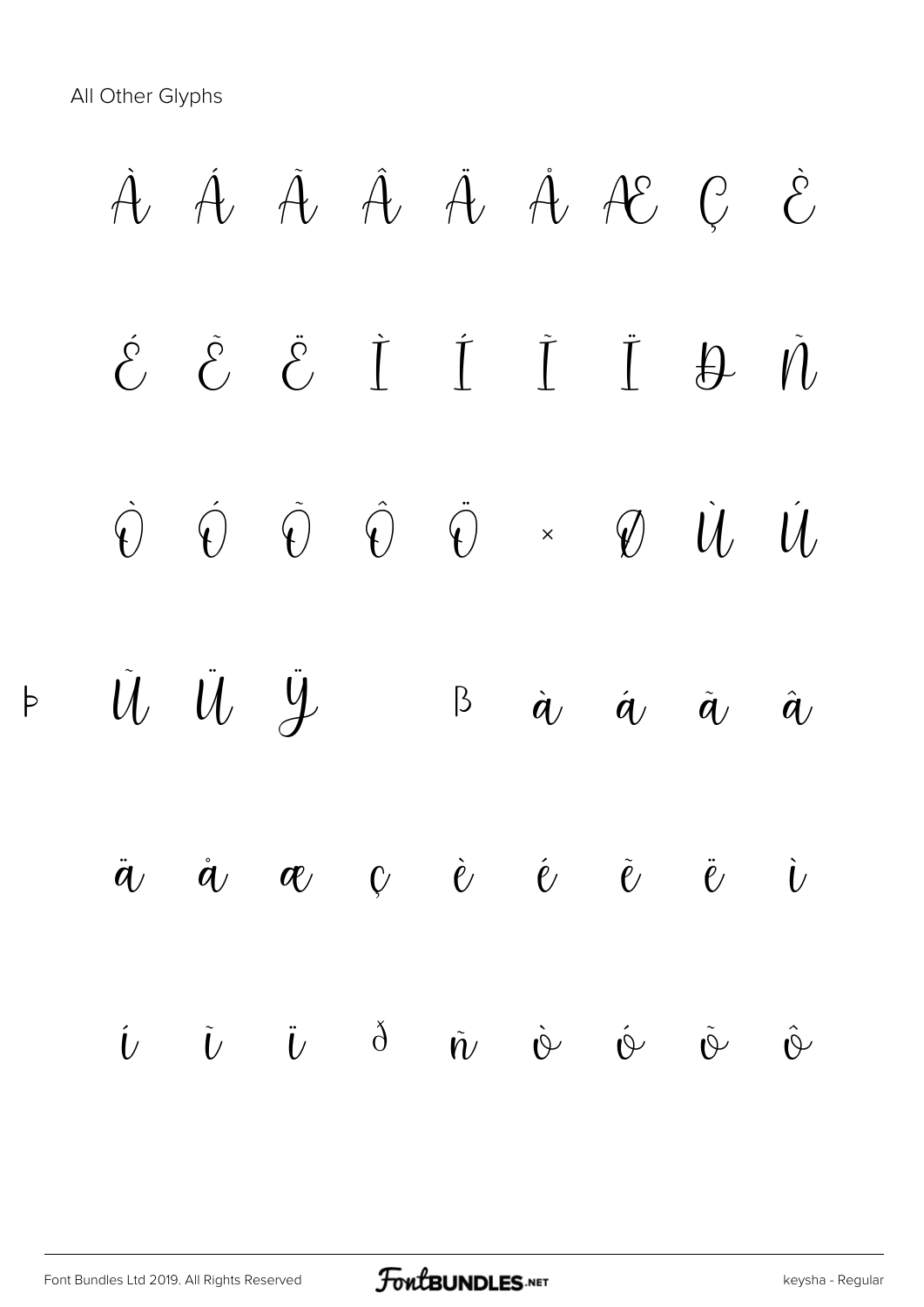FontBUNDLES.NET